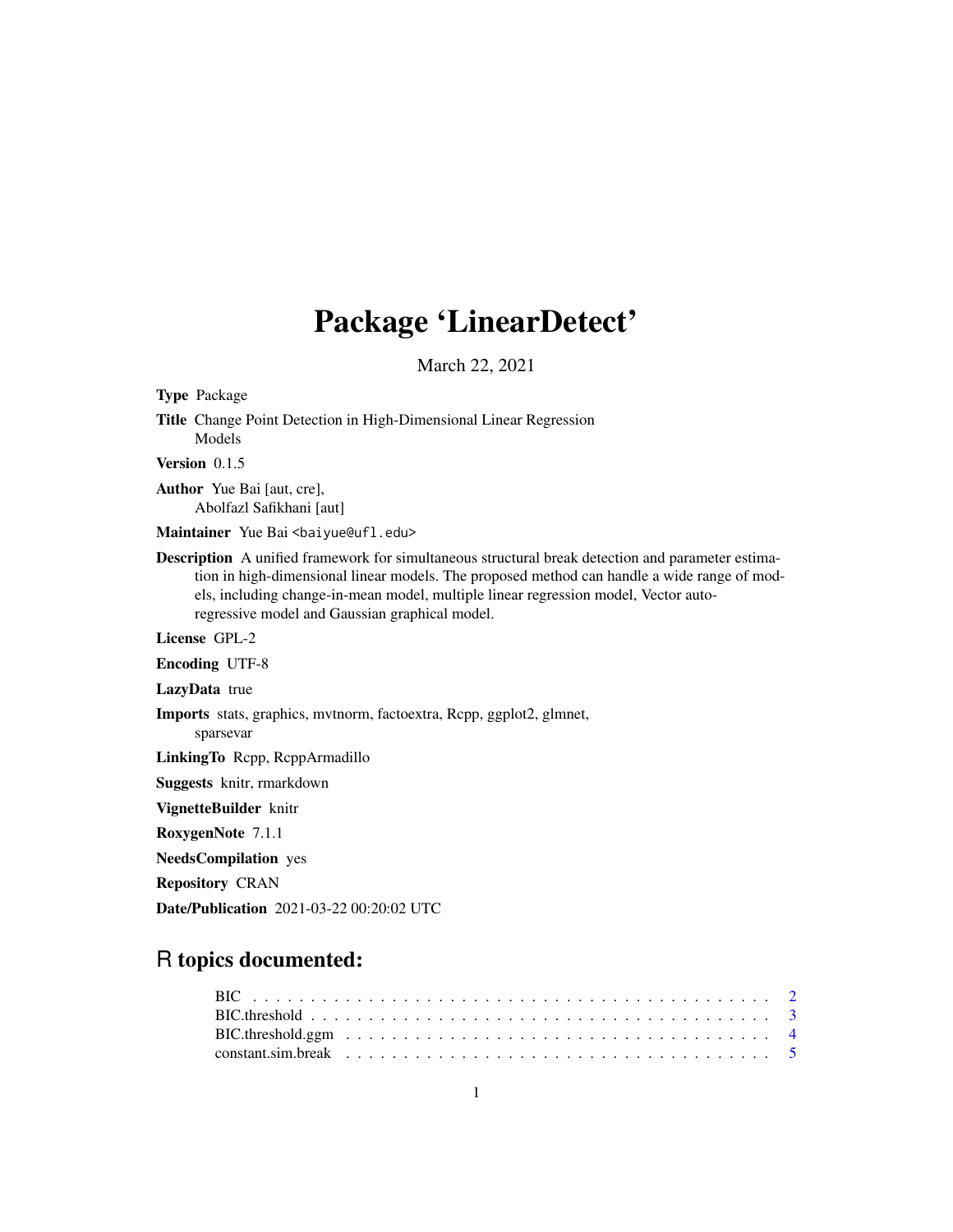<span id="page-1-0"></span>

|                                              | 5    |
|----------------------------------------------|------|
|                                              | 6    |
|                                              | 7    |
|                                              | 8    |
| $lm.first. step. blocks                    $ | 8    |
|                                              | 9    |
|                                              | -10  |
|                                              | -11  |
|                                              | -11  |
|                                              |      |
|                                              |      |
|                                              |      |
|                                              |      |
|                                              |      |
|                                              | - 14 |
|                                              | -18  |
|                                              |      |
|                                              |      |
|                                              |      |

#### **Index** [21](#page-20-0)

BIC *BIC and HBIC function*

## Description

BIC and HBIC function

## Usage

BIC(residual, phi, gamma.val = 1, method = "MLR")

## Arguments

| residual  | residual matrix                                                                            |
|-----------|--------------------------------------------------------------------------------------------|
| phi       | estimated coefficient matrix of the model                                                  |
| gamma.val | hyperparameter for HBIC, if $HBIC == TRUE$ .                                               |
| method    | method name for the model: MLR: Multiple Linear Regression; VAR: Vector<br>autoregression; |

## Value

A list object, which contains the followings

BIC BIC value HBIC HBIC value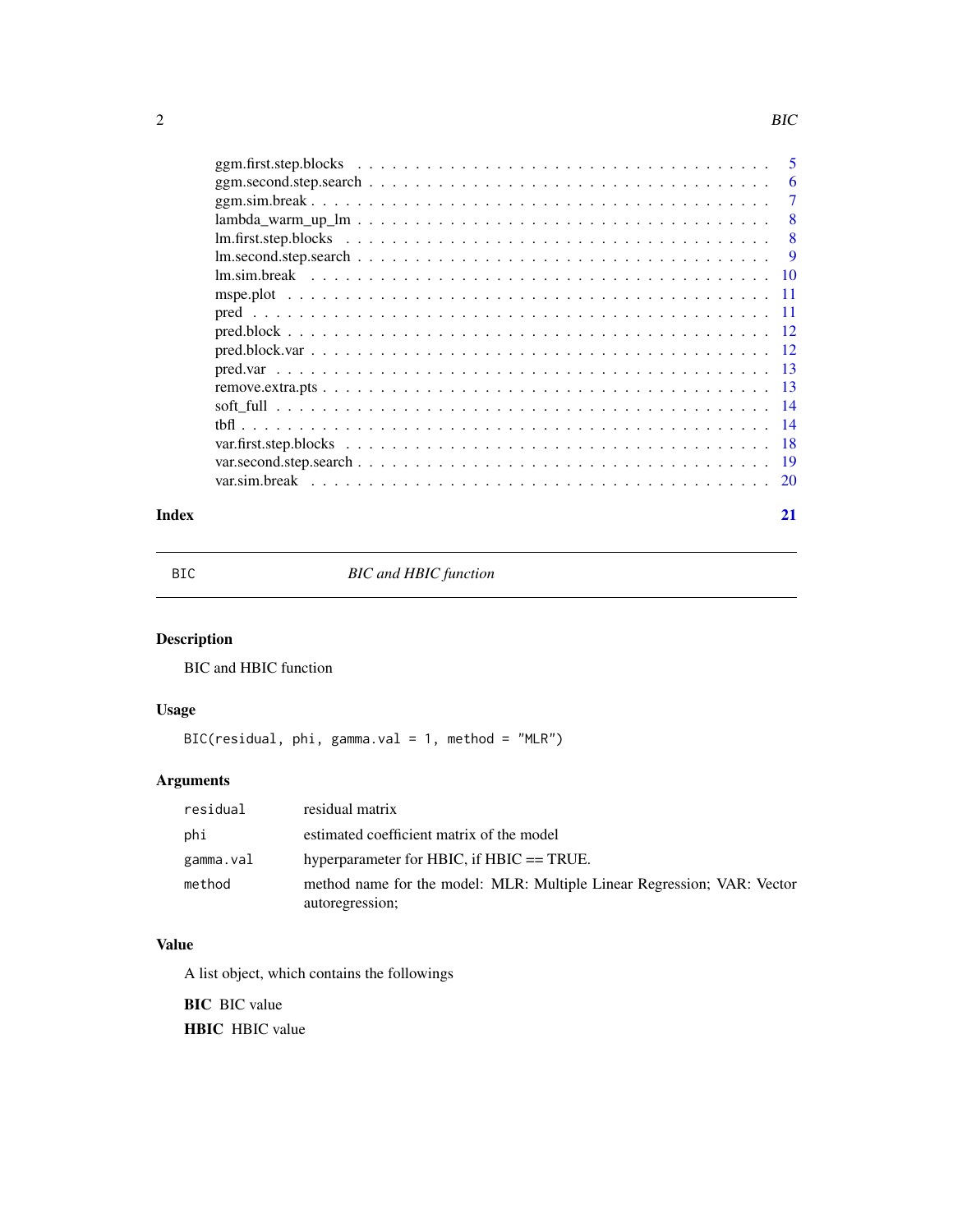<span id="page-2-0"></span>

## Description

BIC threshold for final parameter estimation

#### Usage

```
BIC.threshold(
  method,
  beta.final,
  k,
  m.hat,
  brk,
  data_y,
  data_x = NULL,b_n = 2,
  nlam = 20
)
```
## Arguments

| method     | method name for the model: Constant: Mean-shift Model; MyLR: Multivariate<br>Linear Regression; MLR: Multiple Linear Regression |
|------------|---------------------------------------------------------------------------------------------------------------------------------|
| beta.final | a combined matrix of estimated parameter coefficient matrices for all stationary<br>segementations                              |
| k          | dimensions of parameter coefficient matrices                                                                                    |
| m.hat      | number of estimated change points                                                                                               |
| brk        | vector of estimated change points                                                                                               |
| $data_y$   | input data matrix (response), with each column representing the time series com-<br>ponent                                      |
| $data_x$   | input data matrix (predictor), with each column representing the time series<br>component                                       |
| $b_n$      | the block size                                                                                                                  |
| nlam       | number of hyperparameters for grid search                                                                                       |

## Value

lambda.val.best, the tuning parameter lambda selected by BIC.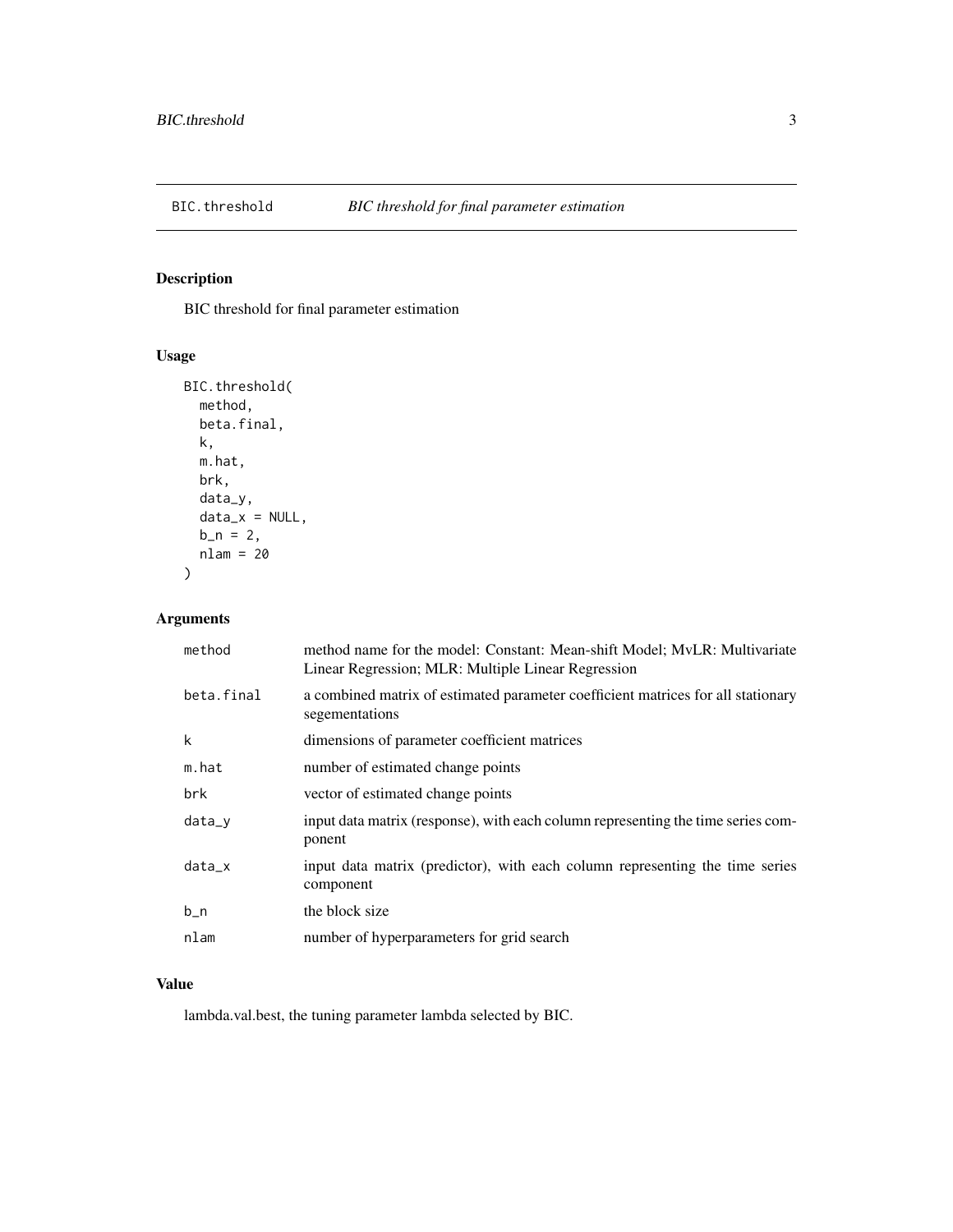<span id="page-3-0"></span>BIC.threshold.ggm *BIC threshold for final parameter estimation (GGM)*

## Description

BIC threshold for final parameter estimation (GGM)

#### Usage

```
BIC.threshold.ggm(
  beta.final,
  k,
  m.hat,
  brk,
  data_y,
  data_x = NULL,b_n = 2,
  nlam = 20
)
```
## Arguments

| beta.final | a combined matrix of estimated parameter coefficient matrices for all stationary<br>segementations |
|------------|----------------------------------------------------------------------------------------------------|
| k          | dimensions of parameter coefficient matrices                                                       |
| m.hat      | number of estimated change points                                                                  |
| brk        | vector of estimated change points                                                                  |
| $data_y$   | input data matrix (response), with each column representing the time series com-<br>ponent         |
| $data_x$   | input data matrix (predictor), with each column representing the time series<br>component          |
| $b_n$      | the block size                                                                                     |
| nlam       | number of hyperparameters for grid search                                                          |

#### Value

lambda.val.best, the tuning parameter lambda selected by BIC.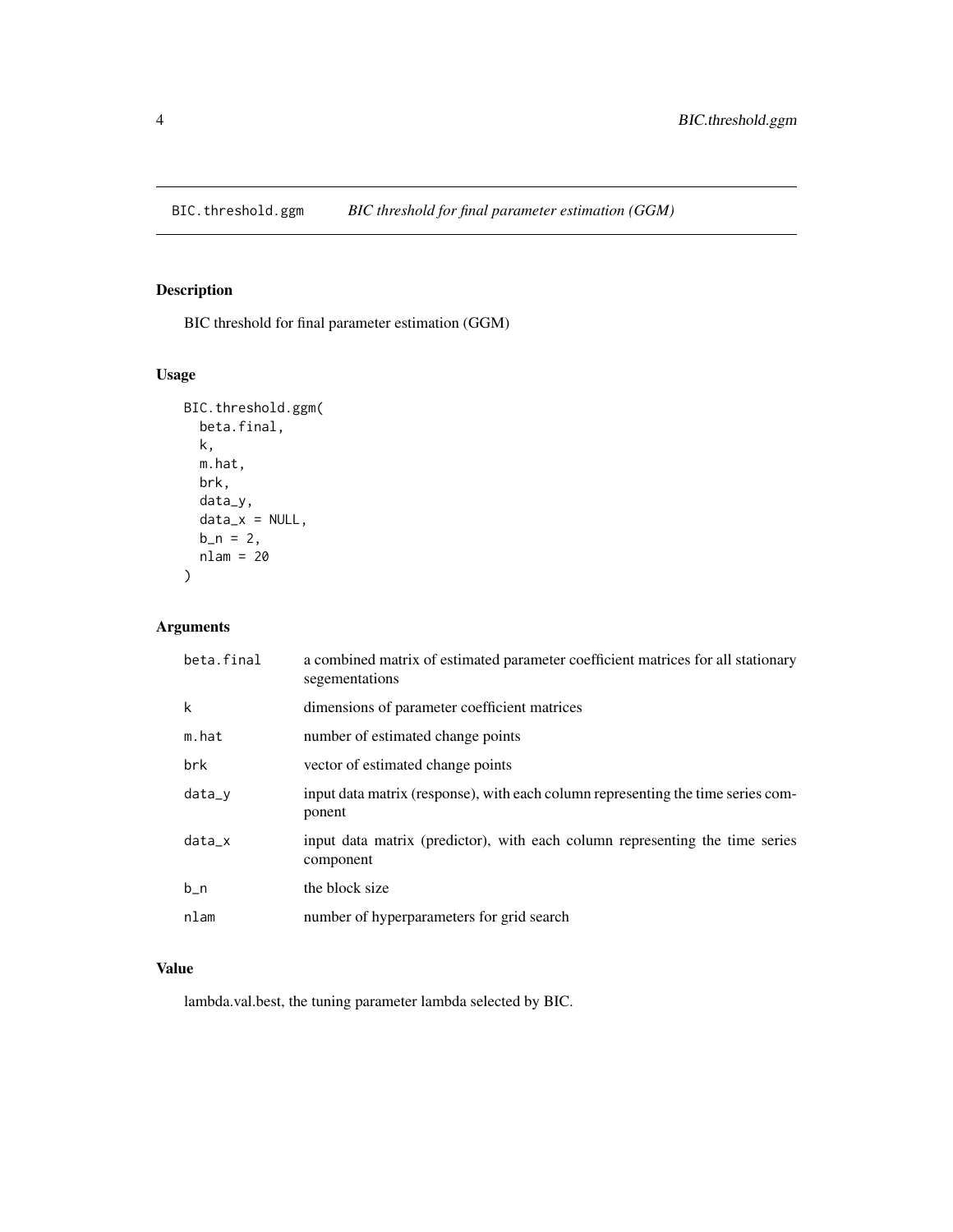<span id="page-4-0"></span>constant.sim.break *Generate the constant model data with break points*

#### Description

Generate the constant model data with break points

#### Usage

```
constant.sim.break(nobs, cnst, sigma, brk = nobs + 1)
```
#### Arguments

| nobs  | number of time points                |
|-------|--------------------------------------|
| cnst  | the constant                         |
| sigma | covariance matrix of the white noise |
| brk   | vector of break points               |

#### Value

A list object, which contains the followings

series\_y matrix of response data noises matrix of white noise error

ggm.first.step.blocks *Threshold block fused lasso step for gaussian graphical model.*

### Description

Perform the block fused lasso with thresholding to detect candidate break points.

```
ggm.first.step.blocks(
  data_y,
  data_x,
  lambda1,
  lambda2,
 max.iteration = max.iteration,
  tol = tol,
 blocks,
  cv.index,
 HBIC = FALSE,
  gamma.val = NULL
)
```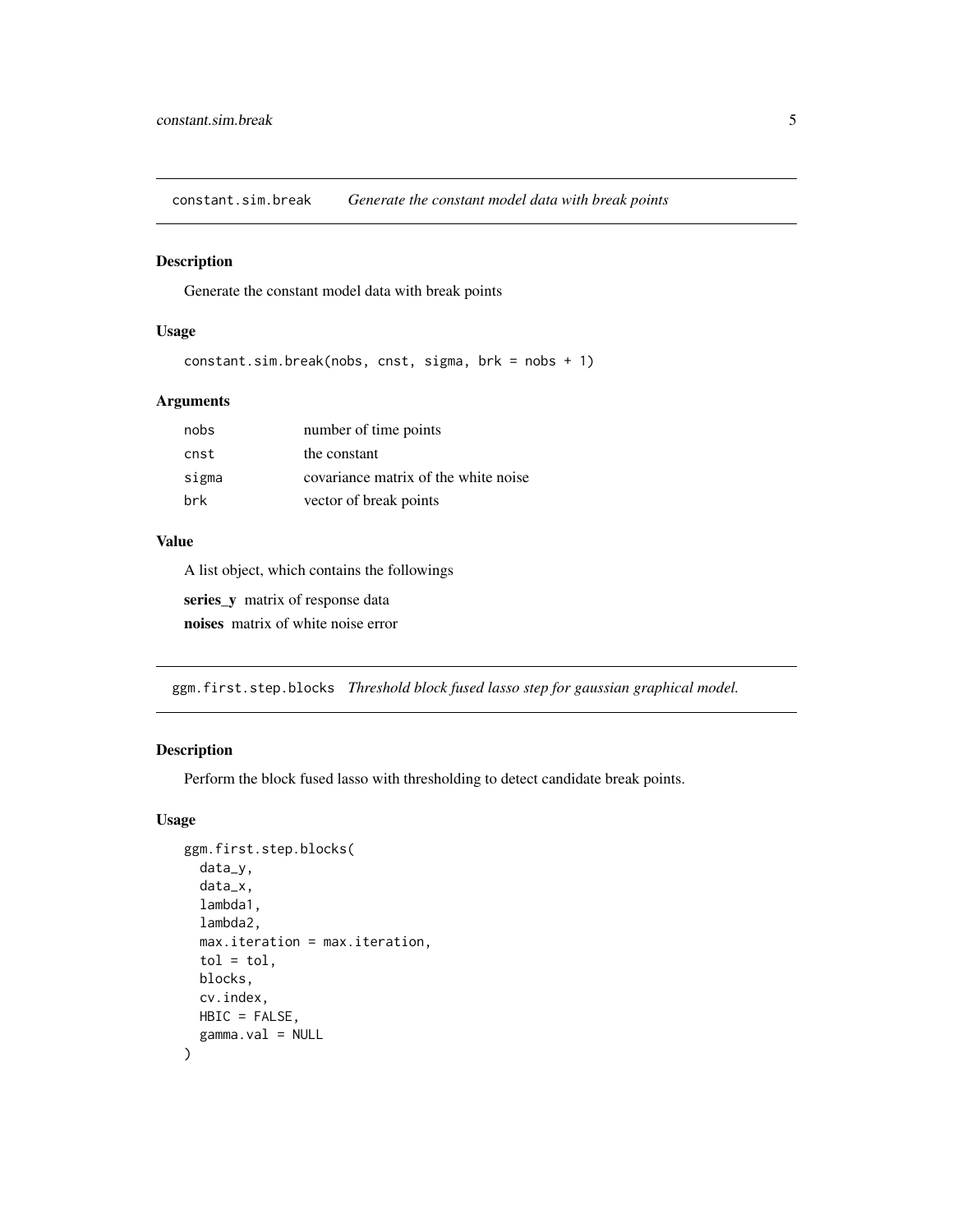<span id="page-5-0"></span>

| $data_y$      | input data matrix Y                                                                         |
|---------------|---------------------------------------------------------------------------------------------|
| $data_x$      | input data matrix X                                                                         |
| lambda1       | tuning parmaeter lambda_1 for fused lasso                                                   |
| lambda2       | tuning parmaeter lambda_2 for fused lasso                                                   |
| max.iteration | max number of iteration for the fused lasso                                                 |
| tol           | tolerance for the fused lasso                                                               |
| blocks        | the blocks                                                                                  |
| cv.index      | the index of time points for cross-validation                                               |
| HBIC          | logical; if TRUE, use high-dimensional BIC, if FALSE, use orginal BIC. Default<br>is FALSE. |
| gamma.val     | hyperparameter for HBIC, if $HBIC = TRUE$ .                                                 |

#### Value

A list object, which contains the followings

jump.l2 estimated jump size in L2 norm

jump.l1 estimated jump size in L1 norm

pts.list estimated change points in the first step

beta.full estimated parameters in the first step

ggm.second.step.search

*Exhaustive search step for gaussian graphical model.*

#### Description

Perform the exhaustive search to "thin out" redundant break points.

```
ggm.second.step.search(
  data_y,
  data_x,
  max.iteration = max.iteration,
  tol = tol,cp.first,
  beta.est,
  blocks
\mathcal{E}
```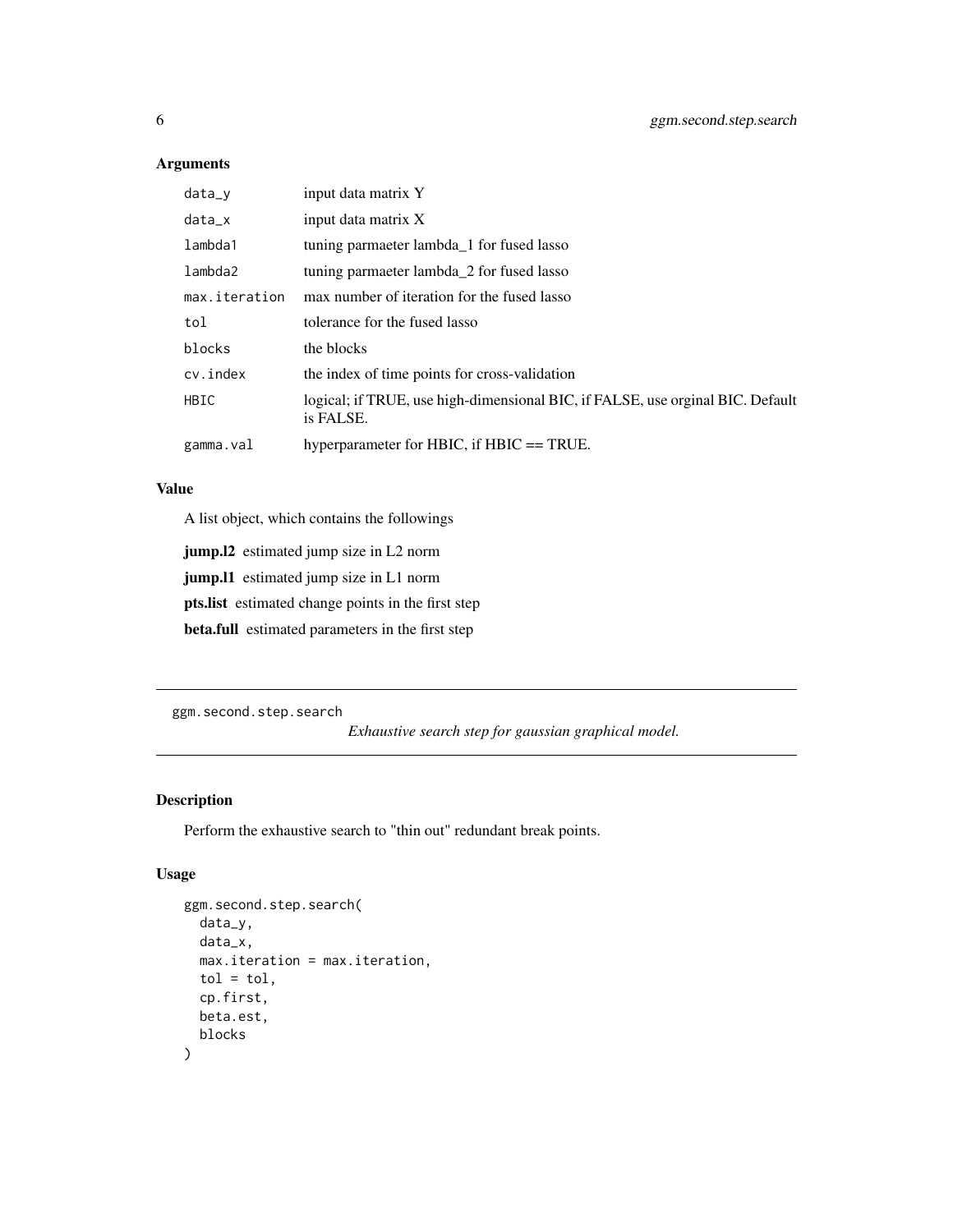## <span id="page-6-0"></span>ggm.sim.break 7

### Arguments

| data_y        | input data matrix, with each column representing the time series component |
|---------------|----------------------------------------------------------------------------|
| data_x        | input data matrix, with each column representing the time series component |
| max.iteration | max number of iteration for the fused lasso                                |
| tol           | tolerance for the fused lasso                                              |
| cp.first      | the selected break points after the first step                             |
| beta.est      | the estianted parameters by block fused lasso                              |
| blocks        | the blocks                                                                 |

#### Value

A list oject, which contains the followings

cp.final a set of selected break point after the exhaustive search step beta.hat.list the estimated coefficient matrix for each segmentation

ggm.sim.break *Generate the gaussian graphical model data with break points*

#### Description

Generate the gaussian graphical model data with break points

#### Usage

ggm.sim.break(nobs, px, sigma, brk = nobs + 1)

#### Arguments

| nobs  | number of time points             |
|-------|-----------------------------------|
| рx    | the number of features            |
| sigma | covariance matrix of the X matrix |
| brk   | vector of break points            |

#### Value

A list object, which contains the followings

series\_x matrix of data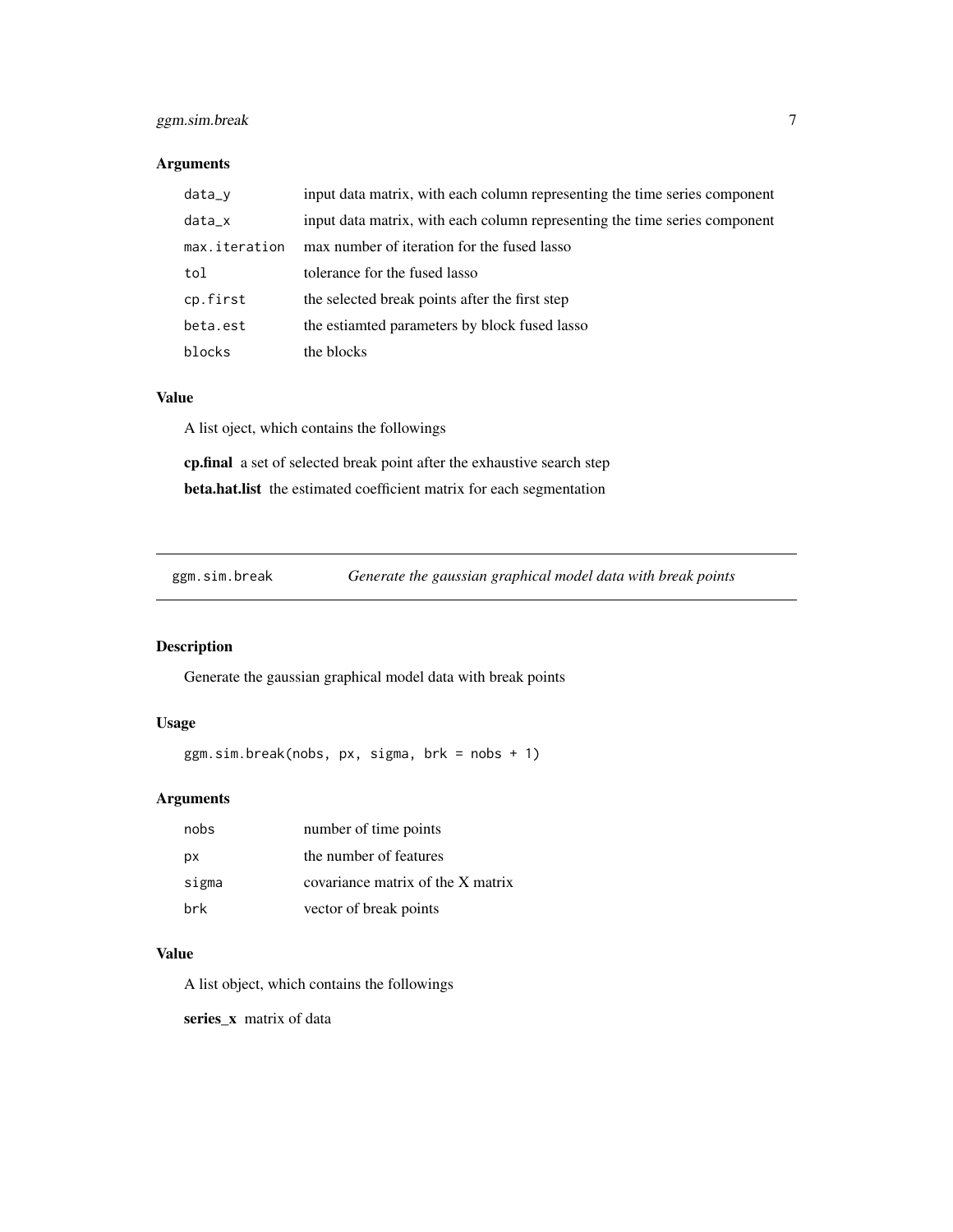<span id="page-7-0"></span>lambda\_warm\_up\_lm *lambda warm up for linear regression model*

#### Description

lambda warm up for linear regression model

#### Usage

lambda\_warm\_up\_lm(data\_y, data\_x, blocks, cv\_index)

#### Arguments

| $data_v$ | input matrix Y                       |
|----------|--------------------------------------|
| data x   | input matrix X                       |
| blocks   | the vector of blocks                 |
| cv index | the vector of indices for validation |

#### Value

a value for parameter lambda

lm.first.step.blocks *Threshold block fused lasso step for linear regression model.*

#### Description

Perform the block fused lasso with thresholding to detect candidate break points.

```
lm.first.step.blocks(
 data_y,
 data_x,
 lambda1,
  lambda2,
 max.iteration = max.iteration,
  tol = tol,blocks,
  cv.index,
 fixed_index = NULL,
 nonfixed_index = NULL,
 HBIC = FALSE,
  gamma.val = NULL
\mathcal{E}
```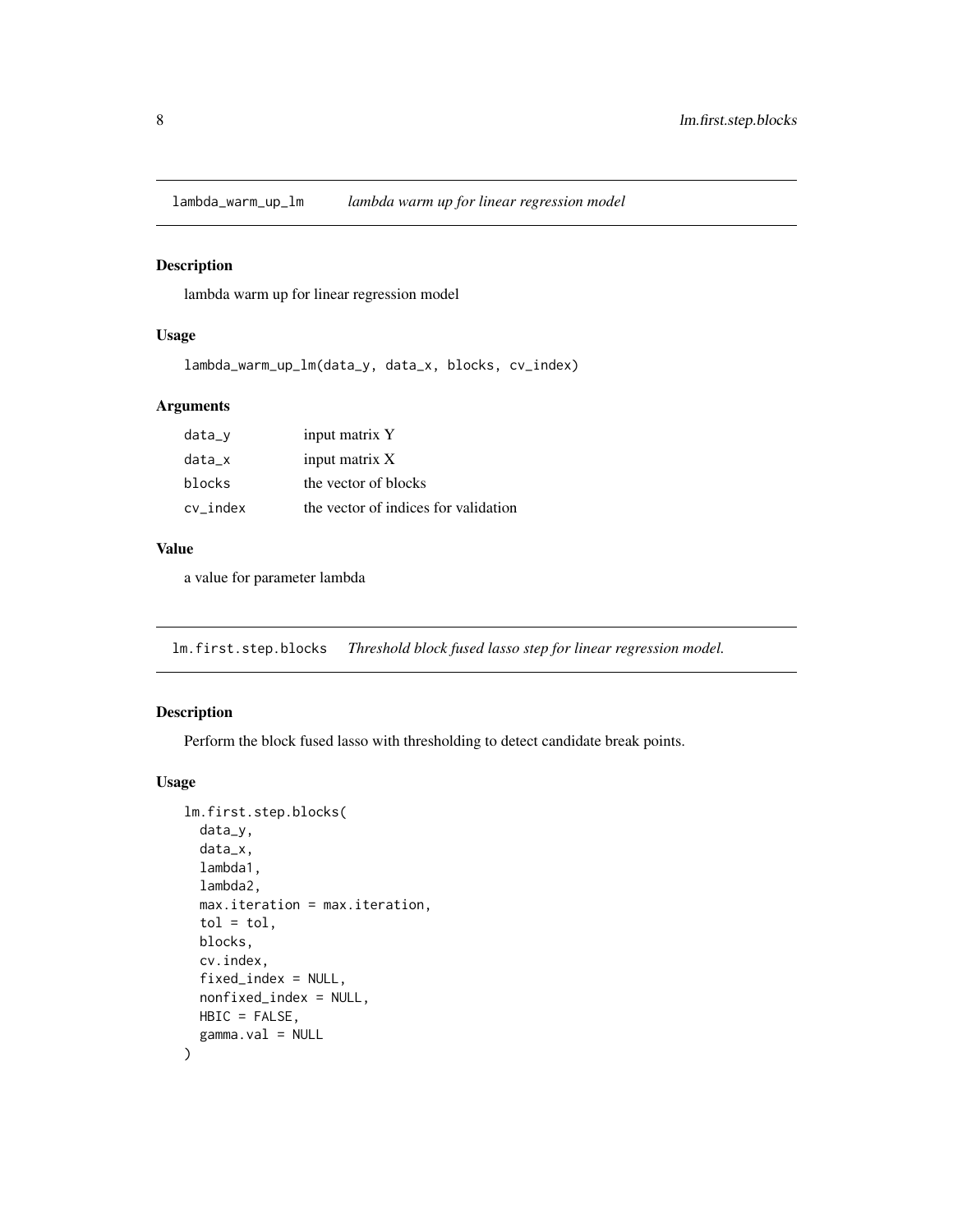<span id="page-8-0"></span>

| $data_y$      | input data matrix Y, with each column representing the time series component                |
|---------------|---------------------------------------------------------------------------------------------|
| $data_x$      | input data matrix X, with each column representing the time series component                |
| lambda1       | tuning parmaeter lambda_1 for fused lasso                                                   |
| lambda2       | tuning parmaeter lambda_2 for fused lasso                                                   |
| max.iteration | max number of iteration for the fused lasso                                                 |
| tol           | tolerance for the fused lasso                                                               |
| blocks        | the blocks                                                                                  |
| cv.index      | the index of time points for cross-validation                                               |
| fixed_index   | index for linear regression model with only partial compoenents change.                     |
|               | nonfixed_index index for linear regression model with only partial compoenents change.      |
| HBIC          | logical; if TRUE, use high-dimensional BIC, if FALSE, use orginal BIC. Default<br>is FALSE. |
| gamma.val     | hyperparameter for HBIC, if HBIC == TRUE.                                                   |

#### Value

A list object, which contains the followings

jump.l2 estimated jump size in L2 norm jump.l1 estimated jump size in L1 norm pts.list estimated change points in the first step beta.full estimated parameters in the first step

lm.second.step.search *Exhaustive search step for linear regression model.*

#### Description

Perform the exhaustive search to "thin out" redundant break points.

```
lm.second.step.search(
  data_y,
  data_x,
  max.iteration = max.iteration,
  tol = tol,cp.first,
  beta.est,
  blocks
\mathcal{E}
```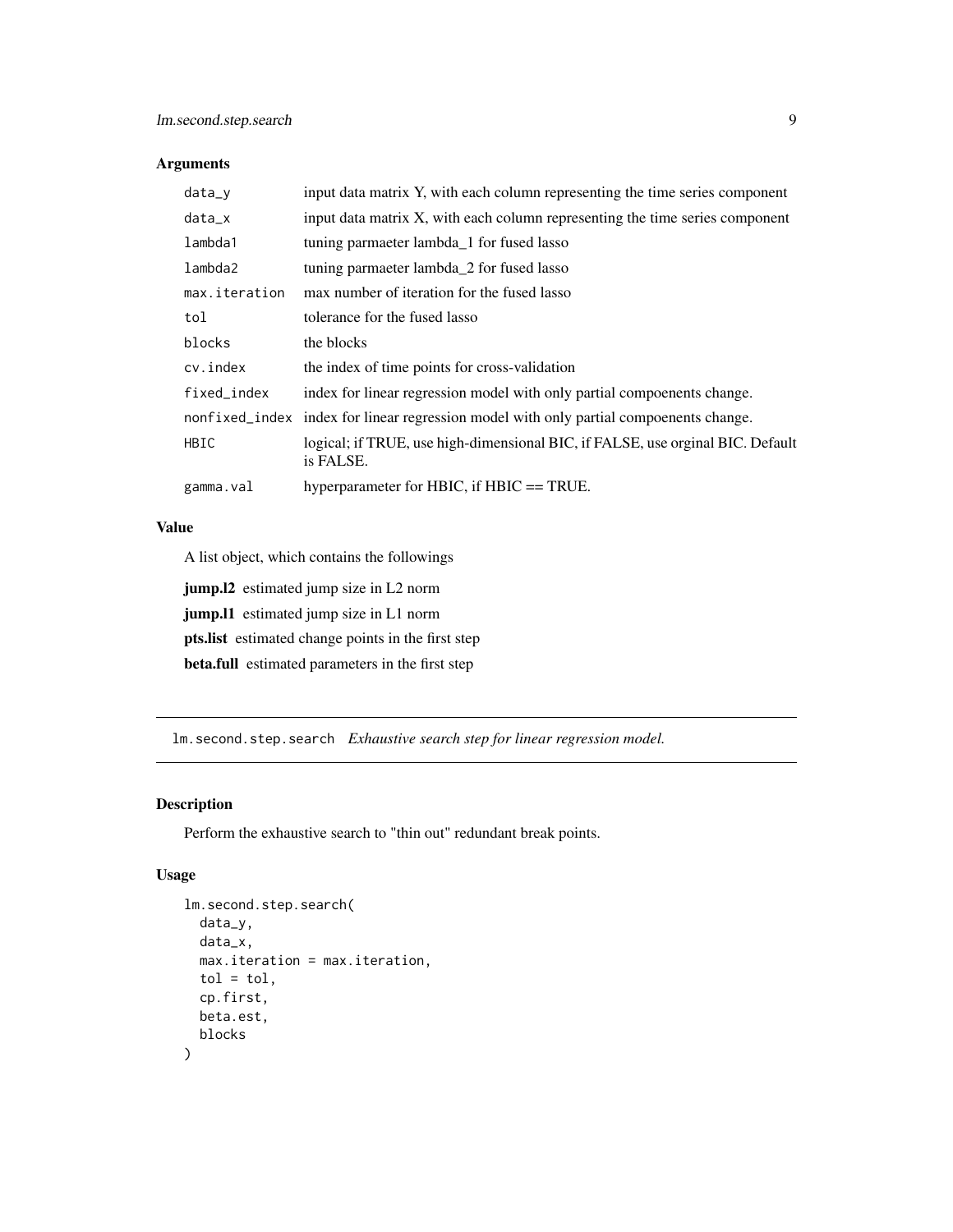| $data_y$      | input data matrix, with each column representing the time series component |
|---------------|----------------------------------------------------------------------------|
| $data_x$      | input data matrix, with each column representing the time series component |
| max.iteration | max number of iteration for the fused lasso                                |
| tol           | tolerance for the fused lasso                                              |
| cp.first      | the selected break points after the first step                             |
| beta.est      | the estiamted parameters by block fused lasso                              |
| blocks        | the blocks                                                                 |

#### Value

A list oject, which contains the followings

cp.final a set of selected break point after the exhaustive search step beta.hat.list the estimated coefficient matrix for each segmentation

lm.sim.break *Generate the linear regression model data with break points*

#### Description

Generate the linear regression model data with break points

#### Usage

```
lm.sim.break(
 nobs,
 px,
 cnst = NULL,
 phi = NULL,
  sigma,
  signa_x = 1,
  brk = nobs + 1)
```

| nobs    | number of time points                            |
|---------|--------------------------------------------------|
| рx      | the number of features                           |
| cnst    | the constant                                     |
| phi     | parameter coefficient matrix of the linear model |
| sigma   | covariance matrix of the white noise             |
| sigma_x | variance of the predictor variable x             |
| brk     | vector of break points                           |

<span id="page-9-0"></span>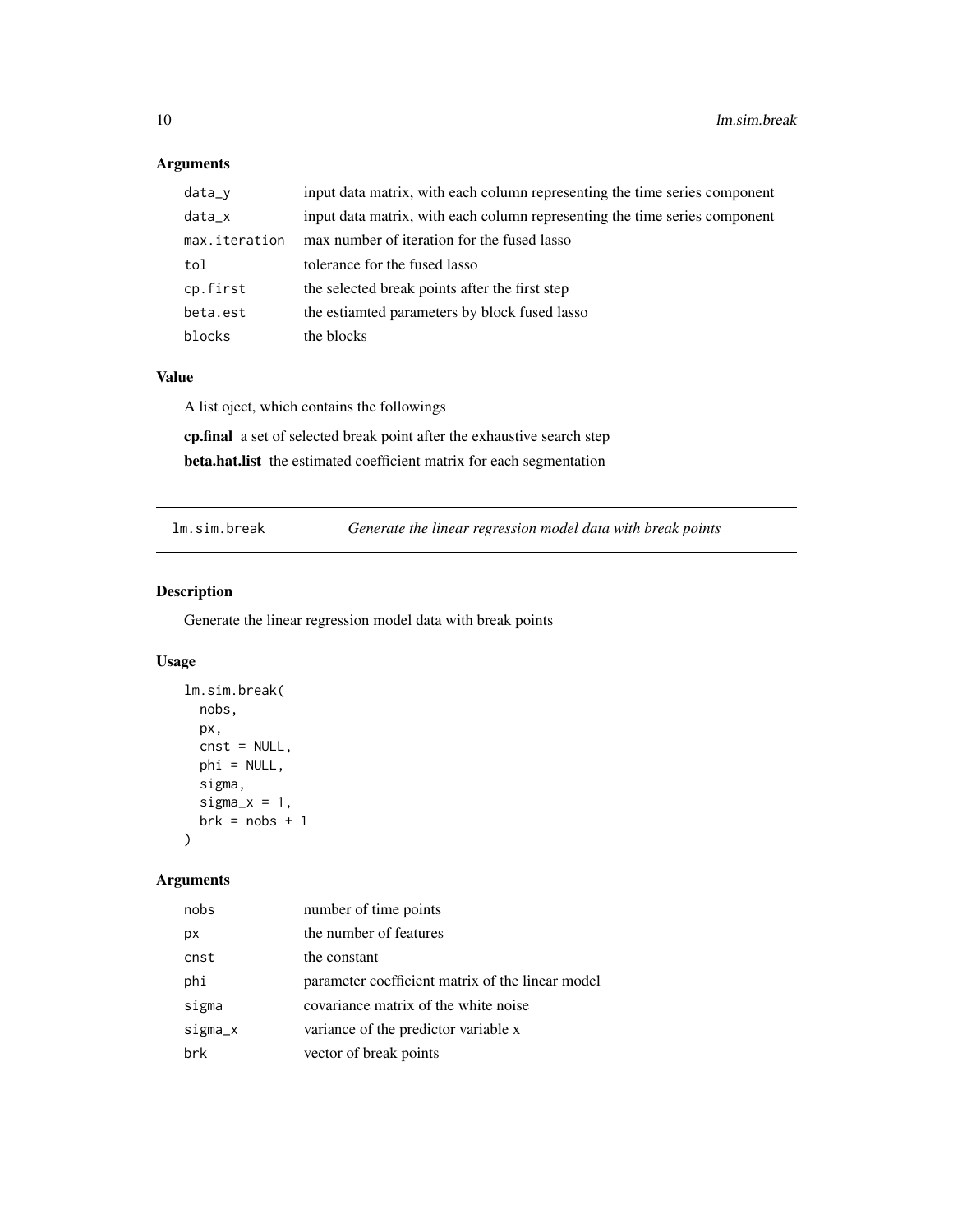#### <span id="page-10-0"></span>mspe.plot 11

## Value

A list object, which contains the followings

series\_y matrix of response data series\_x matrix of predictor data noises matrix of white noise error

#### mspe.plot *Plot the cross-validation score*

## Description

Plot the cross-validation score

#### Usage

mspe.plot(pred.error, lambda)

## Arguments

| pred.error | prediction error                  |
|------------|-----------------------------------|
| lambda     | indice of tuning parameter lambda |

#### Value

No return value, called for plot

pred *prediction function*

## Description

prediction function

#### Usage

 $pred(X, phi, j, p.x, p.y, h = 1)$ 

| $\times$    | data for prediction                  |
|-------------|--------------------------------------|
| phi         | parameter matrix                     |
| j.          | the start time point for prediction  |
| p.X         | the dimension of data X              |
| $p \cdot y$ | the dimension of data Y              |
|             | the length of observation to predict |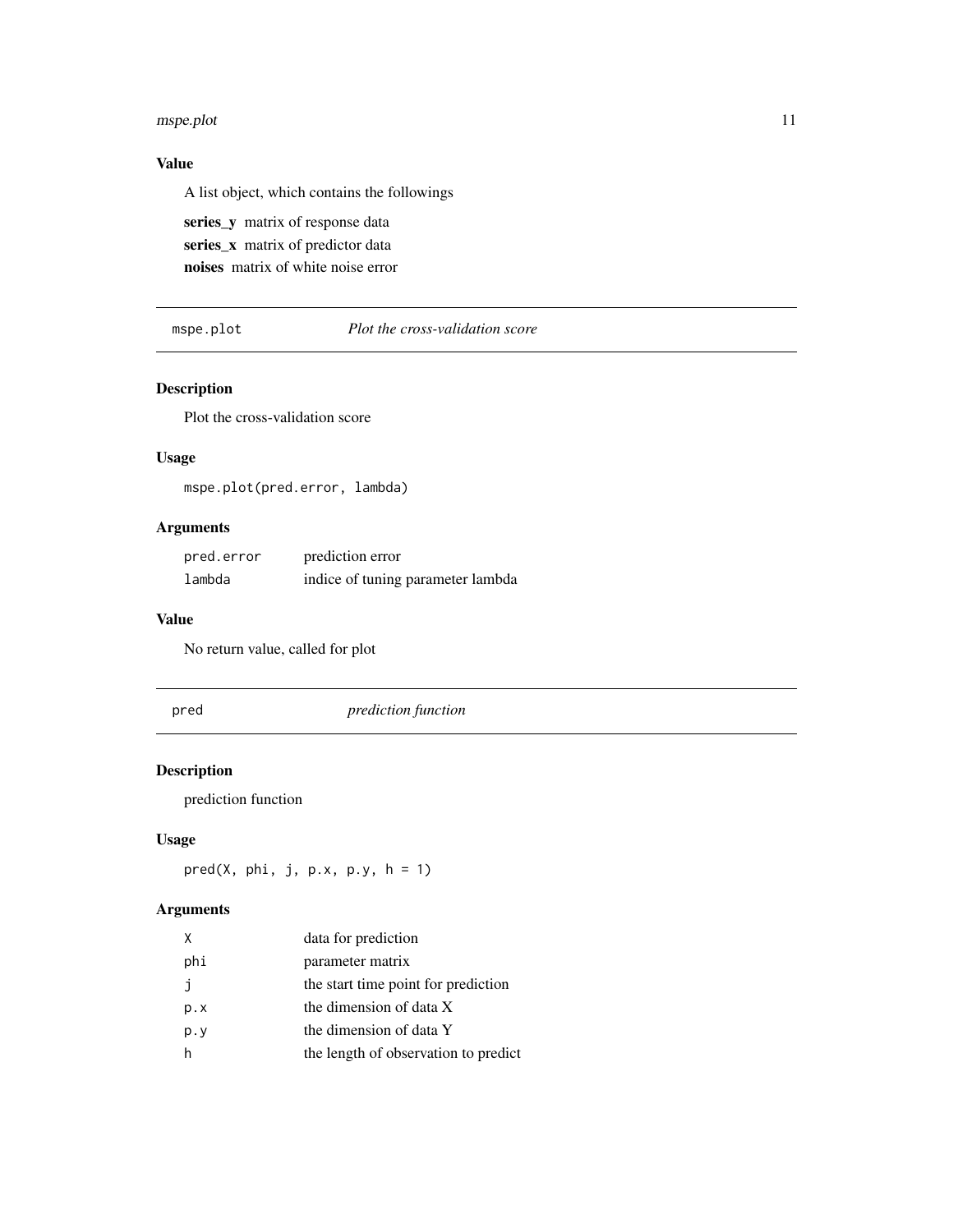## <span id="page-11-0"></span>Value

prediction matrix

## pred.block *Prediction function (block)*

## Description

Prediction function (block)

## Usage

pred.block(X, phi, j, p.x, p.y, h)

## Arguments

| $\times$    | data for prediction                  |
|-------------|--------------------------------------|
| phi         | parameter matrix                     |
| j.          | the start time point for prediction  |
| p.X         | the dimension of data X              |
| $p \cdot y$ | the dimension of data Y              |
|             | the length of observation to predict |

#### Value

prediction matrix

pred.block.var *Prediction function for VAR (block)*

## Description

Prediction function for VAR (block)

#### Usage

```
pred.block.var(Y, phi, q, TT, p, h)
```

|     | data for prediction                  |
|-----|--------------------------------------|
| phi | parameter matrix                     |
|     | the AR order                         |
| -TT | the start time point for prediction  |
| p   | the number of time series components |
|     | the length of observation to predict |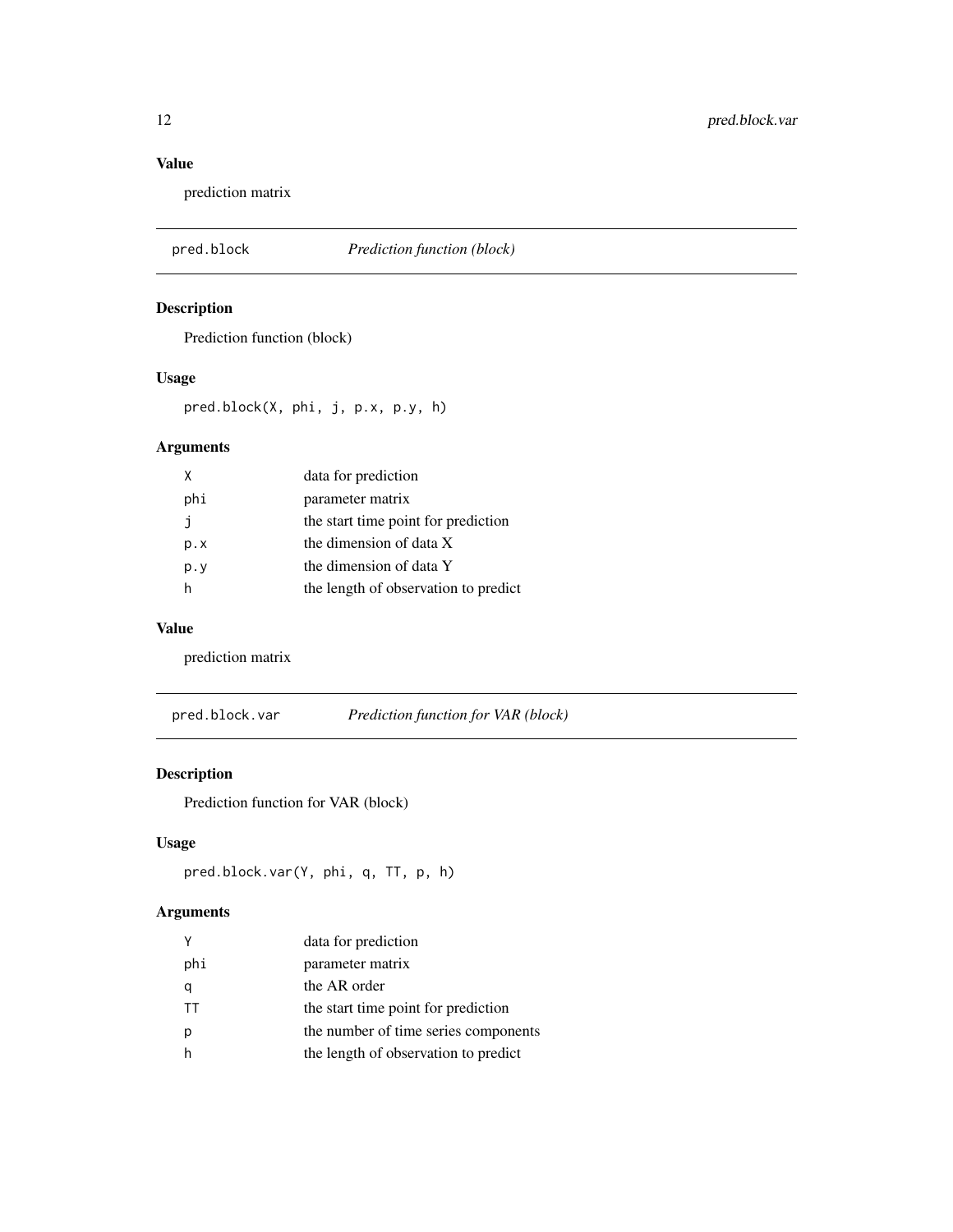#### <span id="page-12-0"></span>pred.var 13

## Value

prediction matrix

## pred.var *Prediction function for VAR 2*

## Description

Prediction function for VAR 2

## Usage

pred.var(Y, phi, q, TT, p, h = 1)

## Arguments

|     | data for prediction                  |
|-----|--------------------------------------|
| phi | parameter matrix                     |
| q   | the AR order                         |
| TT  | the start time point for prediction  |
| р   | the number of time series components |
|     | the length of observation to predict |
|     |                                      |

#### Value

prediction matrix

remove.extra.pts *helper function for detection check*

## Description

helper function for detection check

#### Usage

```
remove.extra.pts(pts, brk)
```
## Arguments

| pts | the estimated change points |
|-----|-----------------------------|
| brk | the true change points      |

## Value

a vector of timepoints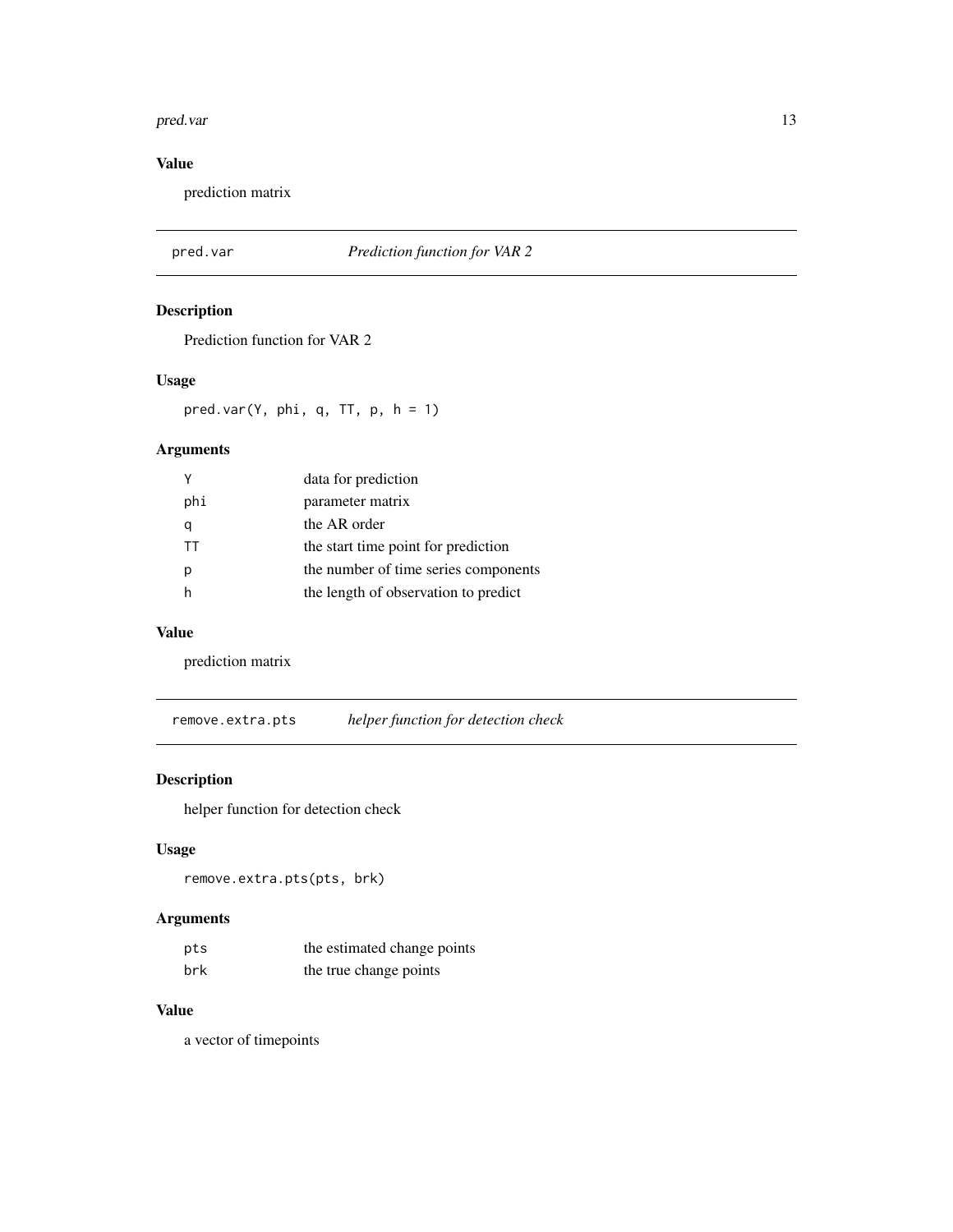<span id="page-13-0"></span>

#### Description

soft threshold function

#### Usage

soft\_full(L, lambda)

#### Arguments

|        | input matrix        |
|--------|---------------------|
| lambda | threshold parameter |

## Value

thresholded matrix L

tbfl *Threshold block fused lasso (TBFL) algorithm for change point detection*

#### Description

Perform the threshold block fused lasso (TBFL) algorithm to detect the structural breaks in large scale high-dimensional non-stationary linear regression models.

```
tbfl(
 method,
 data_y,
  data_x = NULL,lambda.1.cv = NULL,lambda.2.cv = NULL,
 q = 1,
 max.iteration = 100,
  tol = 10^*(-2),
 block.size = NULL,
 blocks = NULL,
  refit = FALSE,
  fixed_index = NULL,
 HBIC = FALSE,
```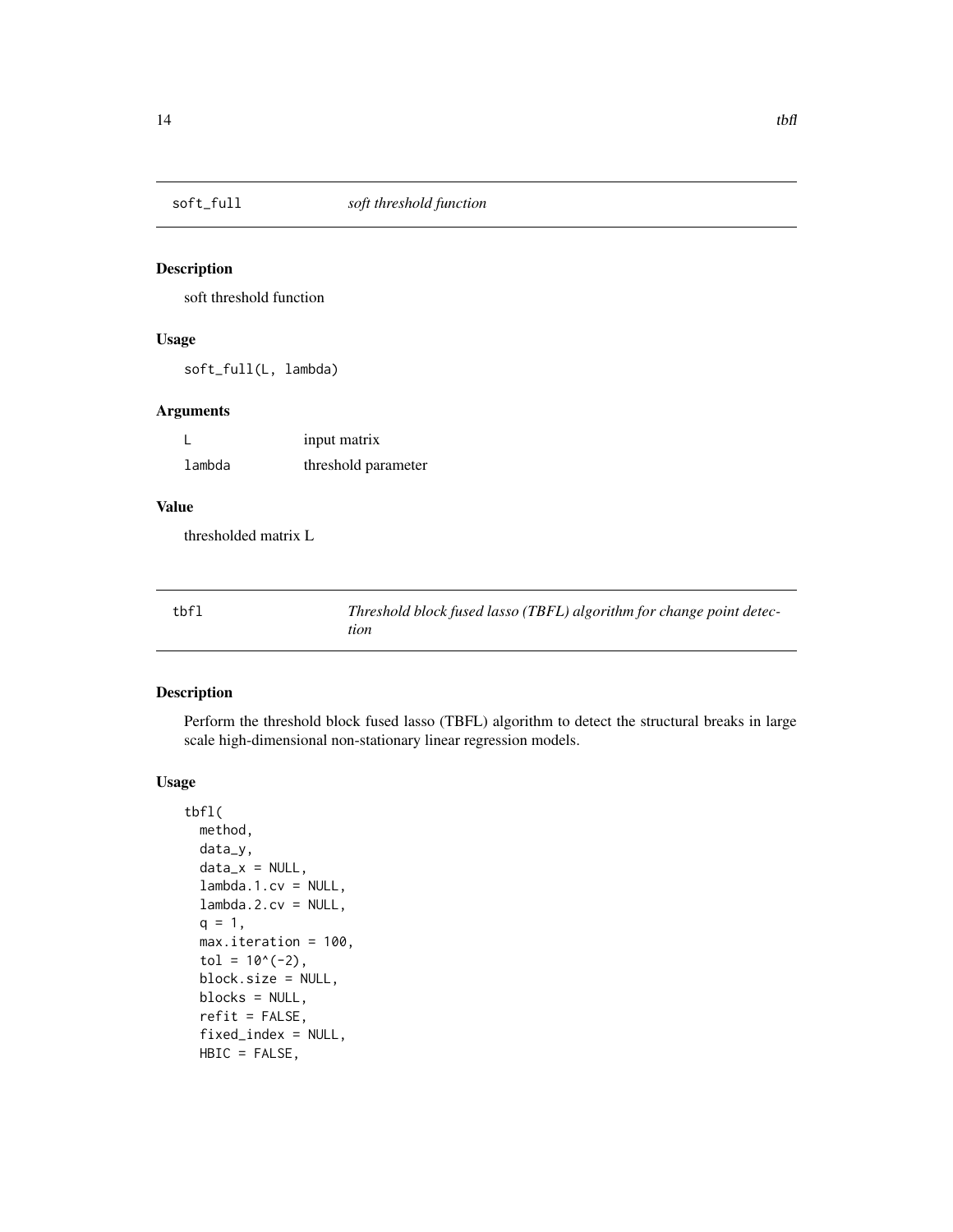```
gamma.val = NULL,optimal.block = TRUE,
 optimal.gamma.val = 1.5,
 block.range = NULL
)
```

| method            | method name for the model: Constant: Mean-shift Model; MyLR: Multivariate<br>Linear Regression; MLR: Multiple Linear Regression; VAR: Vector autoregres-<br>sion; GGM: Gaussian graphical model |
|-------------------|-------------------------------------------------------------------------------------------------------------------------------------------------------------------------------------------------|
| $data_y$          | input data matrix (response), with each column representing the time series com-<br>ponent                                                                                                      |
| data_x            | input data matrix (predictor), with each column representing the time series<br>component                                                                                                       |
| lambda.1.cv       | tuning parmaeter lambda_1 for fused lasso                                                                                                                                                       |
| lambda.2.cv       | tuning parmaeter lambda_2 for fused lasso                                                                                                                                                       |
| q                 | the AR order                                                                                                                                                                                    |
| max.iteration     | max number of iteration for the fused lasso                                                                                                                                                     |
| tol               | tolerance for the fused lasso                                                                                                                                                                   |
| block.size        | the block size                                                                                                                                                                                  |
| blocks            | the blocks                                                                                                                                                                                      |
| refit             | logical; if TRUE, refit the model, if FALSE, use BIC to find a thresholding value<br>and then output the parameter estimates without refitting. Default is FALSE.                               |
| fixed_index       | index for linear regression model with only partial compoenents change.                                                                                                                         |
| HBIC              | logical; if TRUE, use high-dimensional BIC, if FALSE, use orginal BIC. Default<br>is FALSE.                                                                                                     |
| gamma.val         | hyperparameter for HBIC, if HBIC == TRUE.                                                                                                                                                       |
| optimal.block     | logical; if TRUE, grid search to find optimal block size, if FALSE, directly use<br>the default block size. Default is TRUE.                                                                    |
| optimal.gamma.val |                                                                                                                                                                                                 |
|                   | hyperparameter for optimal block size, if optimal blocks $==$ TRUE. Default is<br>1.5.                                                                                                          |
| block.range       | the search domain for optimal block size.                                                                                                                                                       |

## Value

A list object, which contains the followings

cp.first a set of selected break point after the first block fused lasso step

cp.final a set of selected break point after the final exhaustive search step

beta.hat.list a list of estimated parameter coefficient matrices for each stationary segementation

beta.est a list of estimated parameter coefficient matrices for each block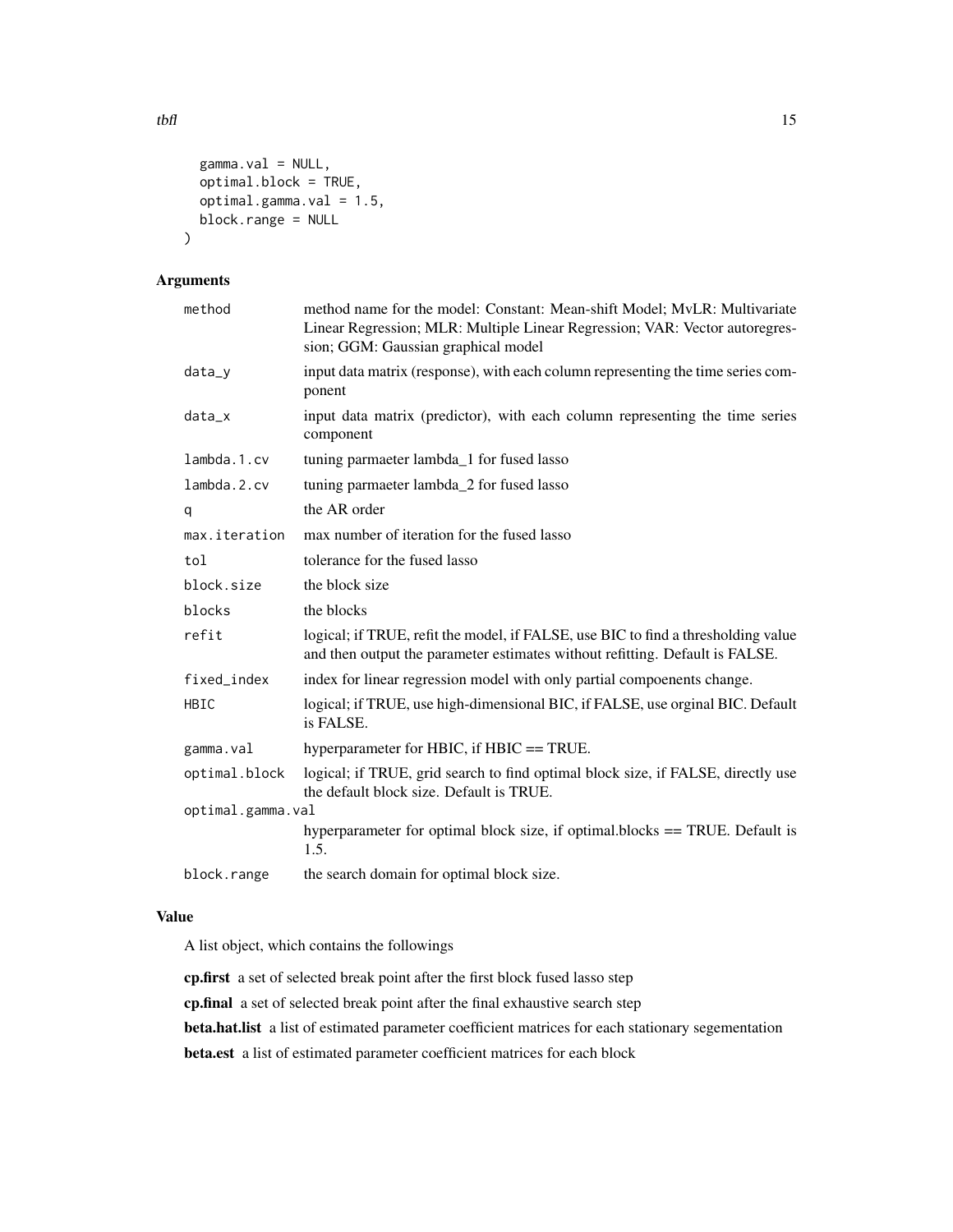- beta.final a list of estimated parameter coefficient matrices for each stationary segementation, using BIC thresholding or refitting the model.
- **beta.full.final** For GGM only. A list of  $p \times p$  matrices for each stationary segementation. The off-diagonal entries are same as the beta.final.
- jumps The change (jump) of the values in estimated parameter coefficient matrix.

bn.optimal The optimal block size.

bn.range The values of block size in grid search.

HBIC.full The HBIC values.

pts.full The selected change points for each block size.

#### Author(s)

Yue Bai, <baiyue@ufl.edu>

#### Examples

```
#### constant model
TT <- 10^3; # number of observations/samples
p.y <- 50; # dimension of observed Y
brk <- c(floor(TT/3),floor(2*TT/3), TT+1)
m <- length(brk)
d <- 5 #number of non-zero coefficient
### generate coefficient
constant.full <- matrix(0, p.y, m)
set.seed(1)
constant.full[sample(1:p.y, d, replace = FALSE), 1] <- runif(d, -1, -0.5);
constant.full[sample(1:p.y, d, replace = FALSE), 2] \le runif(d, 0.5, 1);
constant.full[sample(1:p.y, d, replace = FALSE), 3] <- runif(d, -1, -0.5);
e.sigma <- as.matrix(1*diag(p.y))
try <- constant.sim.break(nobs = TT, cnst = constant.full, sigma = e.sigma, brk = brk)
data_y <- try$series_y; data_y <- as.matrix(data_y, ncol = p.y)
### Fit the model
method <- c("Constant")
temp <- tbfl(method, data_y, block.size = 40, optimal.block = FALSE) #use a single block size
temp$cp.final
temp$beta.final
temp <- tbfl(method, data_y) # using optimal block size
```

```
#### multiple linear regression
TT <- 2*10^3; # number of observations/samples
p.y <- 1; # dimension of observed Y
p.x \le -20brk <- c(floor(TT/4), floor(2*TT/4), floor(3*TT/4), TT+1)
m <- length(brk)
d <- 15 #number of non-zero coefficient
###generate coefficient beta
beta.full <- matrix(0, p.y, p.x*m)
```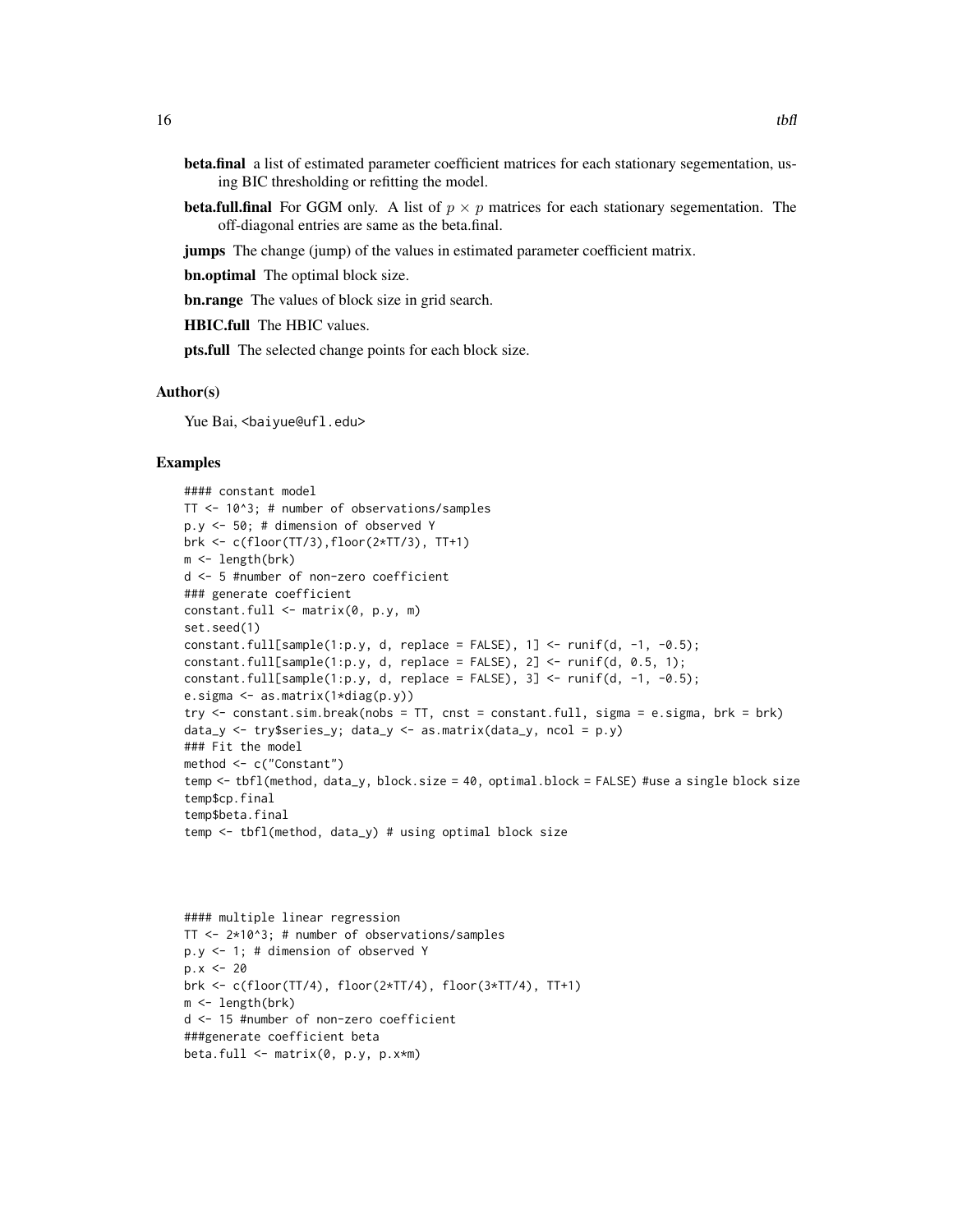```
tbfl \qquad \qquad 17
```

```
set.seed(1)
aa \leq c(-3, 5, -3, 3)
for(i in 1:m){beta.full[1, (i-1)*p.x+sample(1:p.x, d, replace = FALSE)] <- aa[i] + runif(d, -1, 1);}
e.sigma <- as.matrix(1*diag(p.y))
try <- lm.sim.break(nobs = TT, px = p.x, phi = beta.full, sigma = e.sigma, sigma_x = 1, brk = brk)
data_y <- try$series_y; data_y <- as.matrix(data_y, ncol = p.y)
data_x <- try$series_x; data_x <- as.matrix(data_x)
### Fit the model
method <- c("MLR")
temp <- tbfl(method, data_y, data_x)
temp$cp.final #change points
temp$beta.final #final estimated parameters (after BIC threshold)
temp_refit <- tbfl(method, data_y, data_x, refit = TRUE)
temp_refit$beta.final #final estimated parameters (refitting the model)
```

```
#### Gaussian Graphical model
TT <- 3*10^3; # number of observations/samples
p.x <- 20 # dimension of obsrved X
# TRUE BREAK POINTS WITH T+1 AS THE LAST ELEMENT
brk <- c(floor(TT/3), floor(2*TT/3), TT+1)
m <- length(brk)
###generate precision matrix and covariance matrix
eta = 0.1d <- ceiling(p.x*eta)
sigma.full <- matrix(0, p.x, p.x*m)
omega.full <- matrix(0, p.x, p.x*m)
aa <- 1/d
for(i in 1:m){
if(i%%2==1){
ajmatrix <- matrix(0, p.x, p.x)
for(j in 1:(floor(p.x/5)) \}ajmatrix[ ((j-1)*5+1): (5*j), ((j-1)*5+1): (5*j)] <- 1
}
}
if(i%%2==0){
ajmatrix <- matrix(0, p.x, p.x)
for(j in 1:(floor(p.x/10)) ){
ajmatrix[ seq(((j-1)*10+1), (10*j), 2), seq(((j-1)*10+1), (10*j), 2)] <- 1
ajmatrix[ seq(((j-1)*10+2), (10*j), 2), seq(((j-1)*10+2), (10*j), 2)] <- 1
}
}
theta \leq aa* ajmatrix
# force it to be positive definite
if(min(eigen(theta)$values) <= 0){
print('add noise')
theta = theta - (min(eigen(theta)$values)-0.05) * diag(p.x)
}
sigma.full[, ((i-1)*p.x+1):(i*p.x)] \leq axis matrix(solve(theta))omega.full[, ((i-1)*p.x+1):(i*p.x)] <- as.matrix(theta)
}
```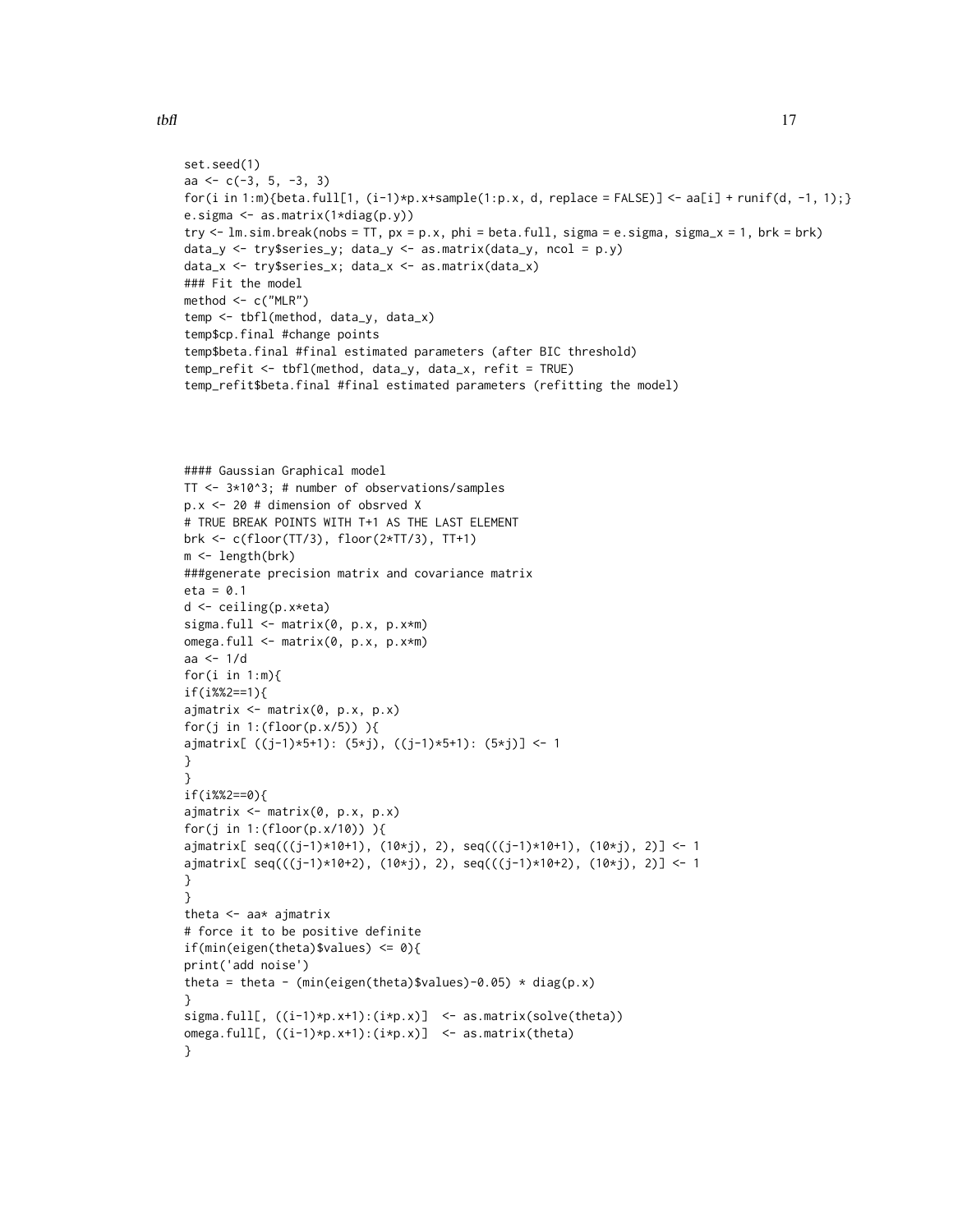```
# simulate data
try \leq ggm.sim.break(nobs = TT, px = p.x, sigma = sigma.full, brk = brk)
data_y <- try$series_x; data_y <- as.matrix(data_y)
### Fit the model
method <- c("GGM")
#use a single block size
temp <- tbfl(method,data_y = data_y,block.size = 80,optimal.block = FALSE)
temp$cp.final #change points
temp$beta.final
```
var.first.step.blocks *Threshold block fused lasso step for linear regression model.*

## Description

Perform the block fused lasso with thresholding to detect candidate break points.

#### Usage

```
var.first.step.blocks(
  data_y,
  lambda1,
  lambda2,
  q,
 max.iteration,
  tol,
 blocks,
  cv.index,
 HBIC = FALSE,
  gamma.val = NULL
)
```

| $data_y$      | input data matrix Y, with each column representing the time series component                |
|---------------|---------------------------------------------------------------------------------------------|
| lambda1       | tuning parmaeter lambda_1 for fused lasso                                                   |
| lambda2       | tuning parmaeter lambda_2 for fused lasso                                                   |
| q             | the AR order                                                                                |
| max.iteration | max number of iteration for the fused lasso                                                 |
| tol           | tolerance for the fused lasso                                                               |
| blocks        | the blocks                                                                                  |
| cv.index      | the index of time points for cross-validation                                               |
| HBIC          | logical; if TRUE, use high-dimensional BIC, if FALSE, use orginal BIC. Default<br>is FALSE. |
| gamma.val     | hyperparameter for HBIC, if $HBIC = TRUE$ .                                                 |

<span id="page-17-0"></span>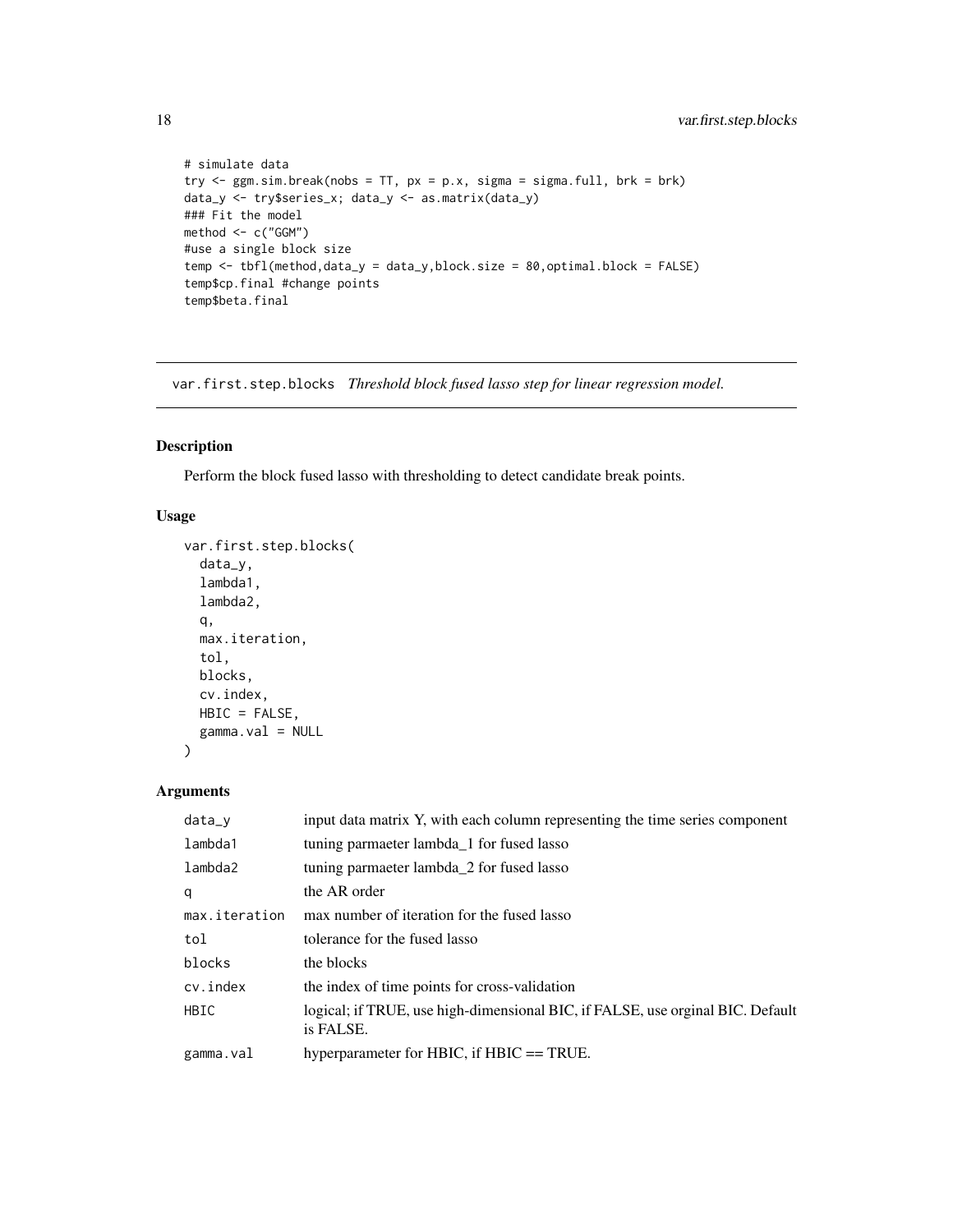## <span id="page-18-0"></span>Value

A list object, which contains the followings jump.l2 estimated jump size in L2 norm jump.l1 estimated jump size in L1 norm pts.list estimated change points in the first step phi.full estimated parameters in the first step

var.second.step.search

*Exhaustive search step*

## Description

Perform the exhaustive search to "thin out" redundant break points.

#### Usage

```
var.second.step.search(
  data_y,
  q,
  max.iteration = max.iteration,
  tol = tol,cp.first,
  beta.est,
  blocks
\mathcal{E}
```
#### Arguments

| data_y        | input data matrix, with each column representing the time series component |
|---------------|----------------------------------------------------------------------------|
| q             | the AR order                                                               |
| max.iteration | max number of iteration for the fused lasso                                |
| tol           | tolerance for the fused lasso                                              |
| cp.first      | the selected break points after the first step                             |
| beta.est      | the estimated parameters by block fused lasso                              |
| blocks        | the blocks                                                                 |

#### Value

A list object, which contains the followings

cp.final a set of selected break point after the exhaustive search step phi.hat.list the estimated coefficient matrix for each segmentation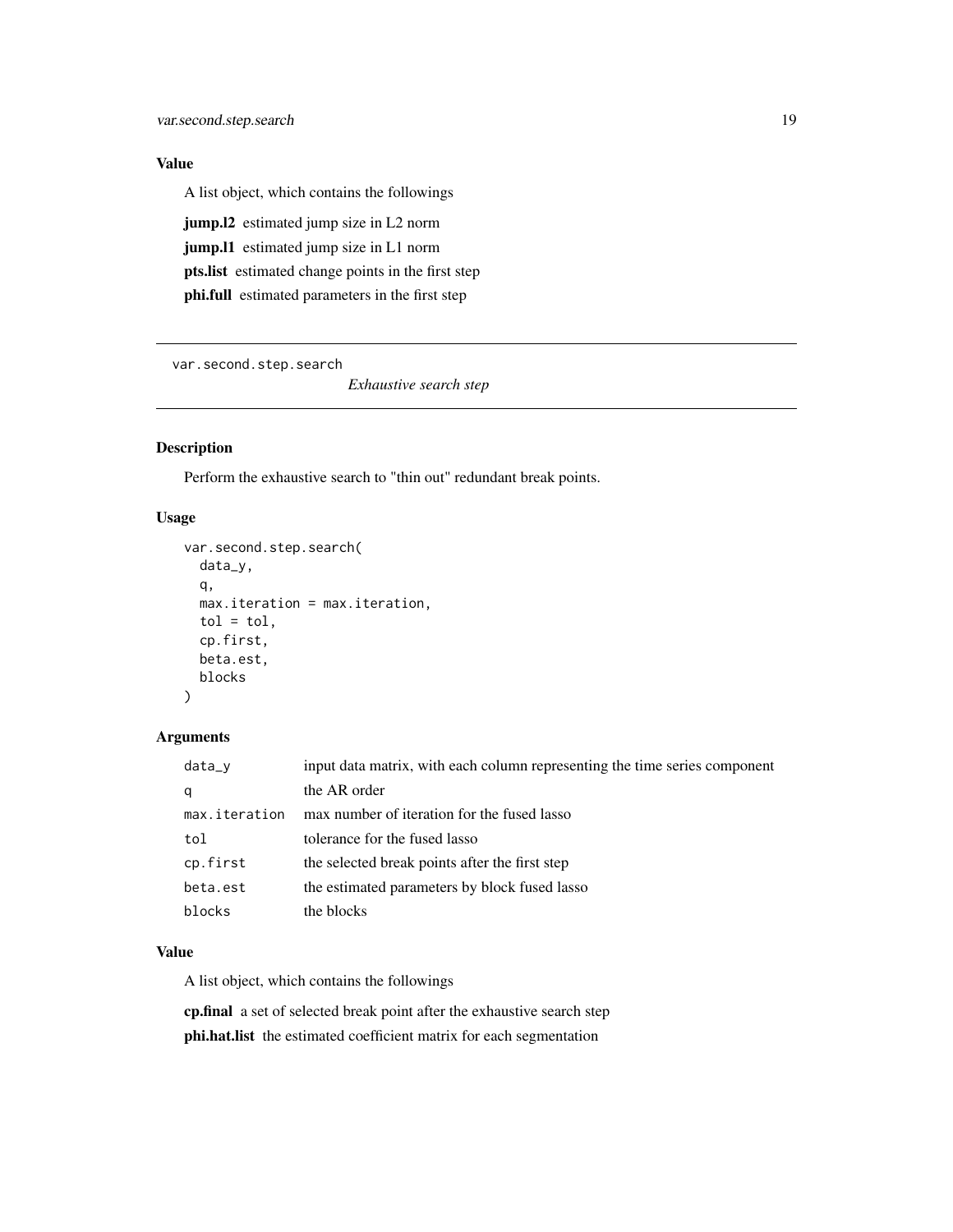<span id="page-19-0"></span>

#### Description

Generating non-stationary ARMA data.

#### Usage

```
var.sim.break(
 nobs,
 arlags = NULL,
 malags = NULL,
 cnst = NULL,phi = NULL,
 theta = NULL,
 skip = 200,
 sigma,
 brk = nobs + 1)
```
#### Arguments

| nobs   | number of time points                                               |
|--------|---------------------------------------------------------------------|
| arlags | the true AR order                                                   |
| malags | the true MA order                                                   |
| cnst   | the constant                                                        |
| phi    | parameter matrix of the AR model                                    |
| theta  | parameter matrix of the MA model                                    |
| skip   | the number of time points to skip at the begining (for stable data) |
| sigma  | covariance matrix of the white noise                                |
| brk    | vector of break points                                              |

#### Value

Matrice of time series data and white noise data